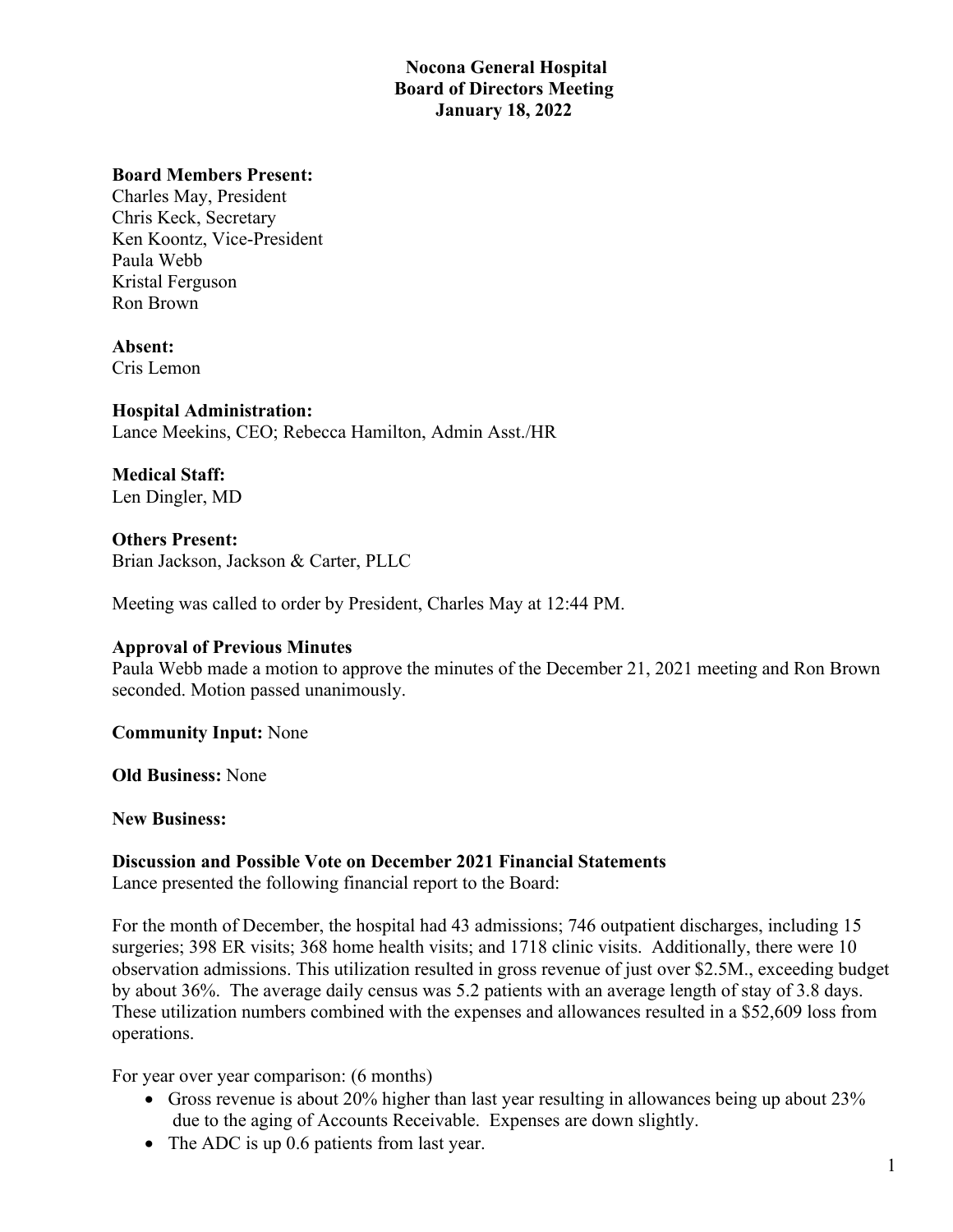- Admissions are up about 27%.
- The ALOS is down about  $\frac{1}{2}$  day.
- Outpatient discharges are up 12%.
- ER visits are up 25%.
- Ambulance calls are up 13% (very high call volume for December this year).
- Obs admissions are down 13%.
- O/P surgeries are up 75%.
- FTEs are up 1.2.
- Receipts of patient accounts are up 18% for hospital accounts, down 45% for home health (but improving), and up 21% in the clinics.

Net operating revenue exceeded budget by 41% for the month and is up 14% from last year through 6 months.

Overall expenses were under budget by about 1.3% for the month but about 1.1% under budget for the year. Supplies and expenses were over budget by 20% once again as pharmacy and lab departments exceeded budget once again due to COVID purchases.

We currently are paying for one travel nurse and one physical therapist, which will shortly become 2 physical therapists as we had another P/T resignation. We also currently have four state supported RNs assisting with COVID care.

Non-operating revenue included QIPP Year 5 October payments.

Ron Brown made a motion to accept the December Financial report as presented. Ken Koontz seconded, and the motion carried unanimously.

# **Discussion and Possible Vote on Removal (R) and Addition/Credentialing (A) of the following RadPartners Physicians:**

- **a) Glenn Kaplan, MD (A)**
- **b) Charles Huang, MD (A)**
- **c) Andrew Bennett, MD (R)**

Paula Webb made a motion to approve the requests from RadPartners as presented, and Chris Keck seconded. Motion carried unanimously.

# **Discussion and Possible Vote on Tuition Reimbursement Requests for the Following Employees:**

- **a) Jacob Dingler, EMT-B**
- **b) Chase Edwards, EMT-B**
- **c) Jody Roberts, EMT-B**

Three current EMT-B employees who wish to become paramedics have requested tuition assistance from the hospital. As discussed previously, the need to "grow our own" is becoming even more important. In return for the tuition assistance, each employee will sign a contract for two years of service to the hospital once they obtain their paramedic license.

Ken Koontz made a motion to approve the tuition reimbursement requests as presented. Kristal Ferguson seconded, and the motion carried unanimously.

# **Discussion and Possible Vote on Jackson Physician Search Agreement**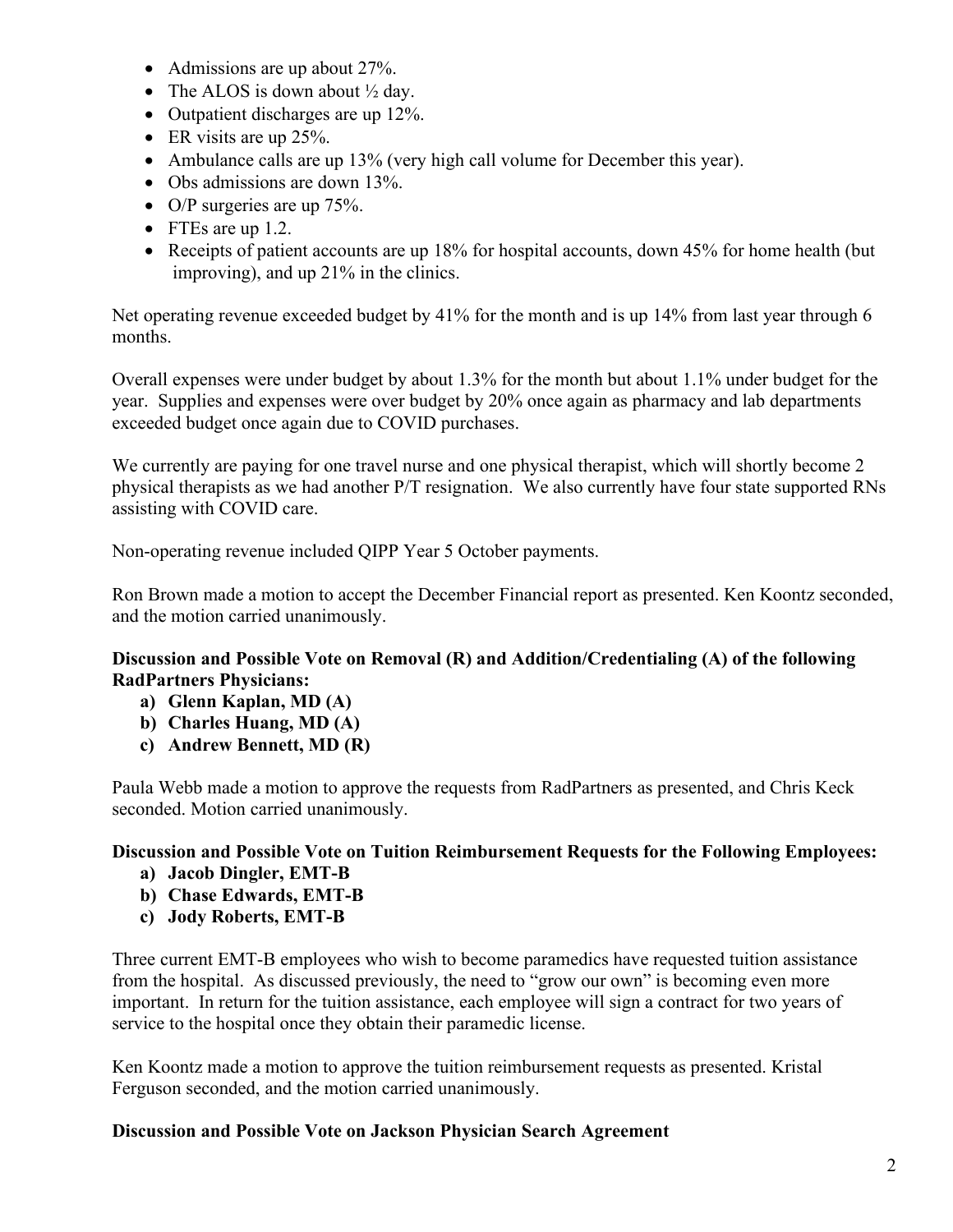A contract to engage Jackson Physicians for physician recruitment was presented for board consideration. This is the same firm used when recruiting Dr. Roden. Dr. Len updated the board concerning his discussions with Casey Dean and received input from Dr. Roden. He recommended that the board hold off until perhaps the summer before considering the use of a recruiting agency.

The item was tabled.

# **Discussion and Possible Vote on Preventative Maintenance Proposal from Specialty Biomedical**

A new preventative maintenance contract (as required by Medicare Conditions of Participation) was presented for board approval. Lance stated that the hospital had been fortunate over the past couple of decades to have an individual, Charles Medlin, perform this service at a very reasonable price. Unfortunately, Mr. Medlin recently passed away. OR Director Bonnie Robertson researched a couple of companies, and the one presented, Specialty Biomedical, has been endorsed by TORCH. The annual cost will more than double, but that is more due to Mr. Medlin's pricing.

Paula Webb made a motion to enter into a preventative maintenance contract with Specialty Biomedical. Ron Brown seconded the motion, and the motion carried unanimously.

# **Convene to Closed Session for the Following Purposes:**

**a) Texas Government Code Section 551.071 – Consultation with Attorney** The board dismissed to closed session at 1:24 PM.

#### **Reconvene to Open Session and Take Action as Follows:**

**a) Discussion and Possible Vote on Matters Related to Consultation with Attorney**

The board reconvened to open session at 1:31. No action taken.

#### **Administrative Report**

Lance presented the following report to the Board:

The pharmacy dispensing system is installed and being utilized. All payments for the system have been made. All of the installation for the telemetry system is complete. We are awaiting training before we turn it on. Unfortunately, the roofing project is still on hold as the roofing companies continue to have issues obtaining materials.

For the parking lot project, the surveyors have been out, and we are waiting on the plans to be finalized in order to bid the project out.

December Coronavirus Update

- 309 Tests performed (203 November, 202 in October)
- 74 Positive (25 November, 37 October)
- Positives:
	- o Bowie 20
	- $\circ$  Nocona 37
	- o Saint Jo 9
- 12 Covid+ admissions (7 November, 10 October) resulting in 48 inpatient days (58 November, 80 October)
	- o Nocona 3
	- o Bowie 5<br>
	o Saint Jo 3
	- $\circ$  Saint Jo 3<br> $\circ$  Montague 1
	- o Montague 1